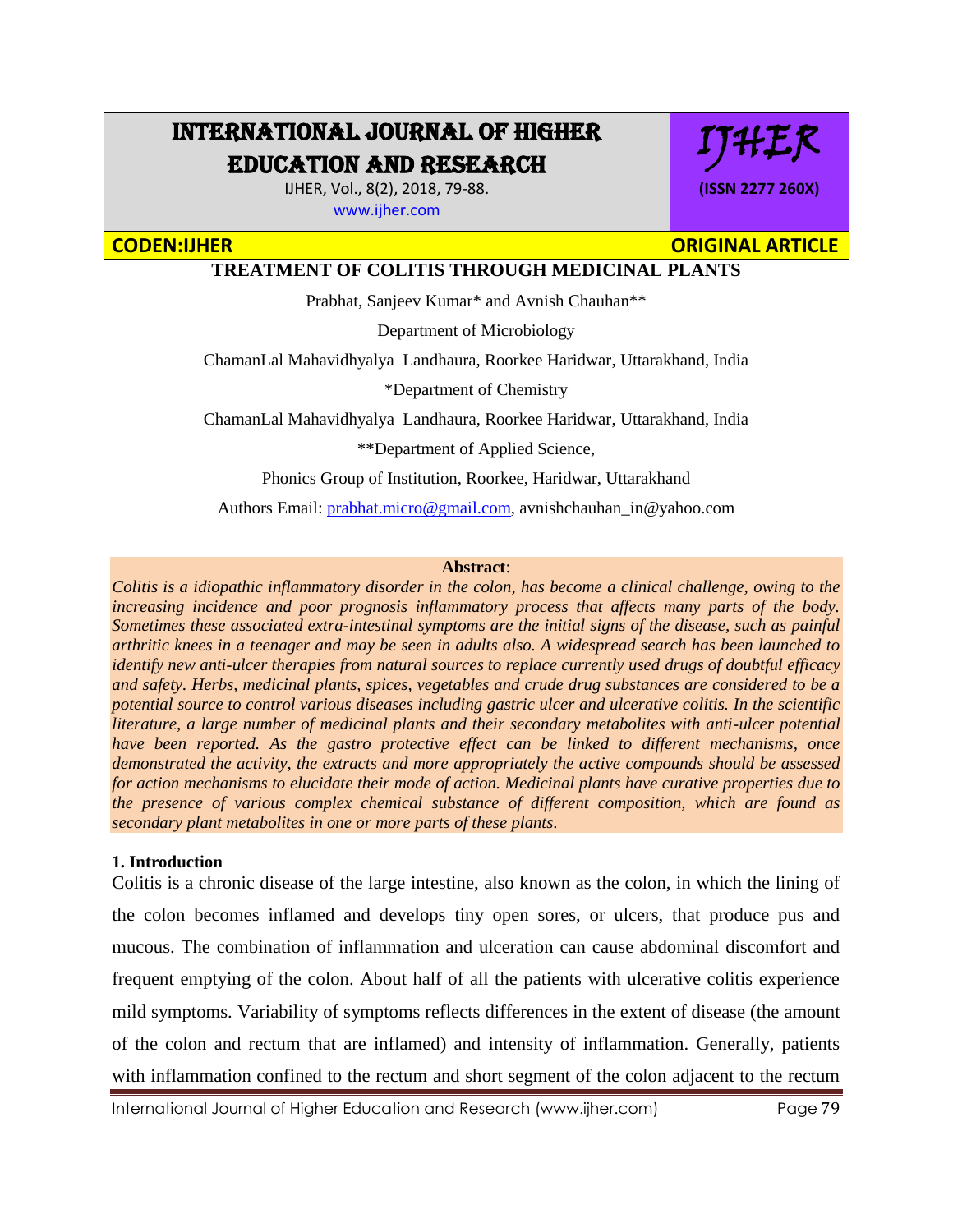have milder symptoms and a better prognosis than patients with more widespread inflammation of the colon. The main symptoms are abdominal discomfort or cramps, Rectal Bleeding, Diarrhea, Other Symptoms include, anemia, fatigue, fever, nausea, weight loss, loss of appetite, Abdominal sounds, Mouth Ulcers, loss of body fluids and nutrients, skin lesions and growth failure in children. (*Thia et al 2008,* Hanauer,1996, *Kaur et al., 2012.)* 

Ayurveda is a natural system of healing and health maintenance. According to Ayurvedic medicine, healthy digestion plays an integral part in establishing good health and well-being. When the digestive system fails to function optimally, the body becomes congested, blocking circulation and inhibiting movement of toxins out of the body. Therefore, it is imperative that people work to establish good digestion. As per Ayurveda, Ulcerative colitis can be considered as `Pittaja Grahani".In Ayurveda, it is known that perfect exists when the three fundamental energies (doshas: Vata, Pitta and Kapha) are in balance. Out of these three, when Pitta dosha gets imblanced, vitiates intestines and causes Pittaja Grahani.Pitta energy fuels all the biochemical activities, including transformation, digestion, metabolism and assimilation, Pitta is responsible for all the enzymatic and endocrine activity, regulation of body temperature, pigmentation, vision, intelligence, vitality, ambition, courage and understanding. The key qualities of pitta are hot, quick, light, liquid, spreading, slightly oily and fleshy smelling. Causes of Pittaja Grahani disease are Mandagi (poor appetite and poor digestion), irregular, improper and irrelevant diet habits, heavy to digest or indigestible foods, junk food, Pitta aggravating diets like excess of spicy, pungent, acidic, sour, alkalie nature foods, food items which produces burning sensation in the body, exposure to excess hot climate, alcohol, smoking, excess anger etc. Non-following of the healthy diet habits (Pathya) in certain digestive disorders, specially the conditions of post diarrhea and irritable bowels are also one of the causes of this disease (Prabhat et al 2010).

The present invention relates to herbal composition for the treatment of Ulcerative and non Ulcerative colitis is refractory, chronic, and nonspecific disease occurred usually in the rectum and the entire colon. The etiopathology is probably related to dysregulation of the mucosal immune response toward the resident bacterial flora together with genetic and environmental

International Journal of Higher Education and Research (www.ijher.com) Page 80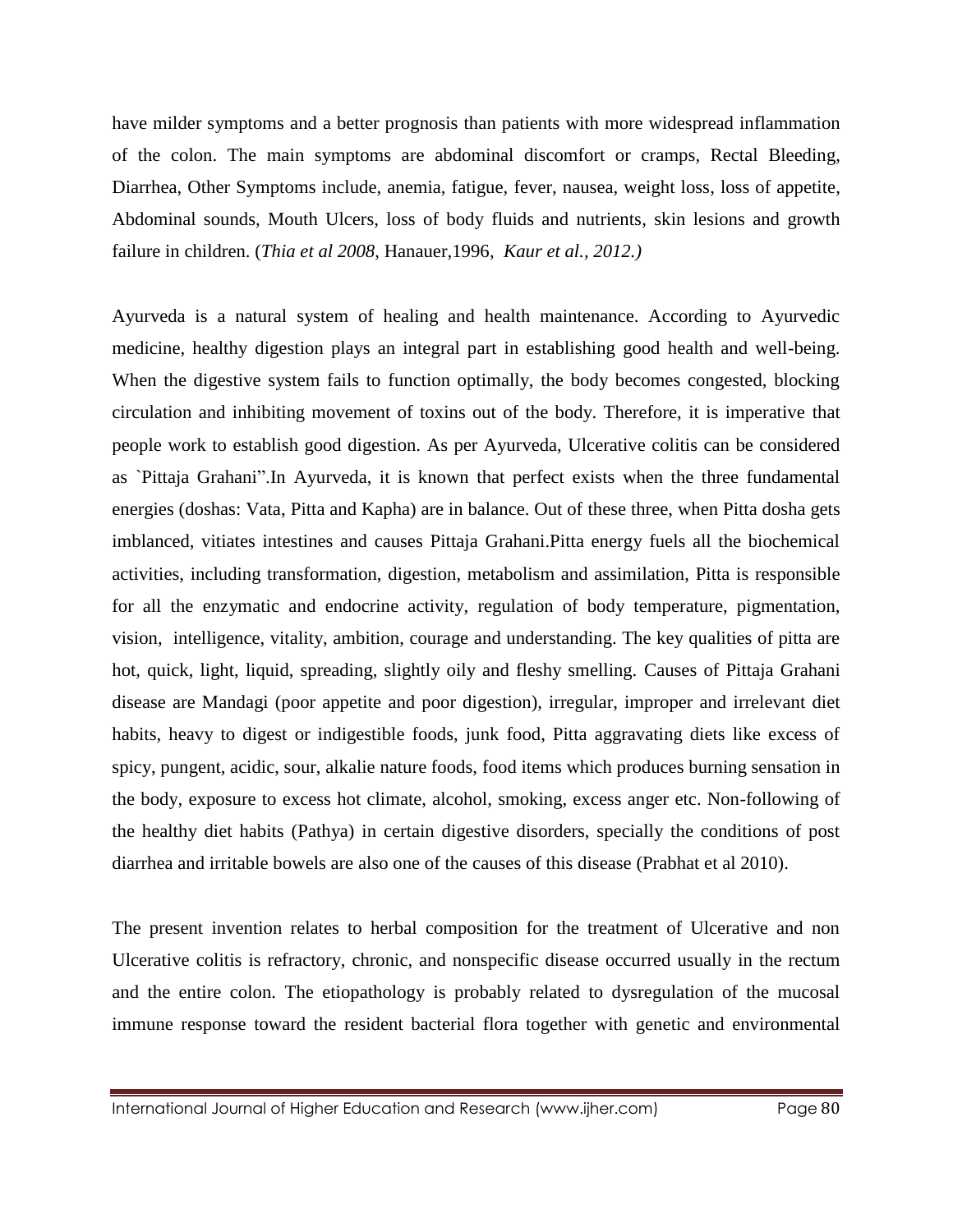factors. The composition comprises extracts from medicinal or Ayurvedic plants selected from the following group:

| <b>Botanical Name</b> |                      | <b>Local/ Common Name</b> | Quantity in % |
|-----------------------|----------------------|---------------------------|---------------|
| 1.                    | Curcuma longa        | Haldi                     | 10-25%        |
| 2.                    | Glycyrrhiza glabra   | Mulahathi                 | 30-45%        |
| 3.                    | Silybum marianum     | Milk Thistle              | $5 - 10%$     |
| 4.                    | Foeniculum vulgare   | Sounf                     | 10-15%        |
| 5.                    | Tinospora cordifolia | Giloya                    | 5-8%          |
| 6.                    | Boswellia serrata    | Salaya guggul             | 10-25%        |
| 7.                    | Brassica juncea      | Rai                       | $2 - 4\%$     |
| 8.                    | Azadirachta indica   | <b>Neem</b>               | $3 - 7%$      |
| 9.                    | Terminalia chebula   | Harar                     | $2 - 6\%$     |

The process for preparing the herbal composition of the present invention comprises procuring, cleaning, grinding of specified herbal plants as per the standard specification, disintegrating and pulverizing separately to form the coarse powder, then extracting, filtering, concentrating and spray dryings to make dry extract powder or semisolid soft extract or crude powder. Further sieving each of the extracts and powder separately and then allowing to mixing. Then adding filtered extracts and powder with suitable excipients to make granule. The herbal composition of the present invention is non alcoholic, non sedating and non freezing in nature and the process of preparation as described above does not employ pharmaceutically unacceptable organic solvents.

# **HERBAL ANTICOLITIS FORMULATIONS AND PROCESS FOR THE PREPARATION THEREOF TECHNICAL FIELD**

The present invention relates to herbal formulation and a method for preparation thereof for providing treatment in Ulcerative non Ulcerative colitis are refractory, chronic, and non specific disease occurred usually in the rectum and the entire colon. The etiopathology is probably related to dysregulation of the mucosal immune response toward the resident bacterial flora together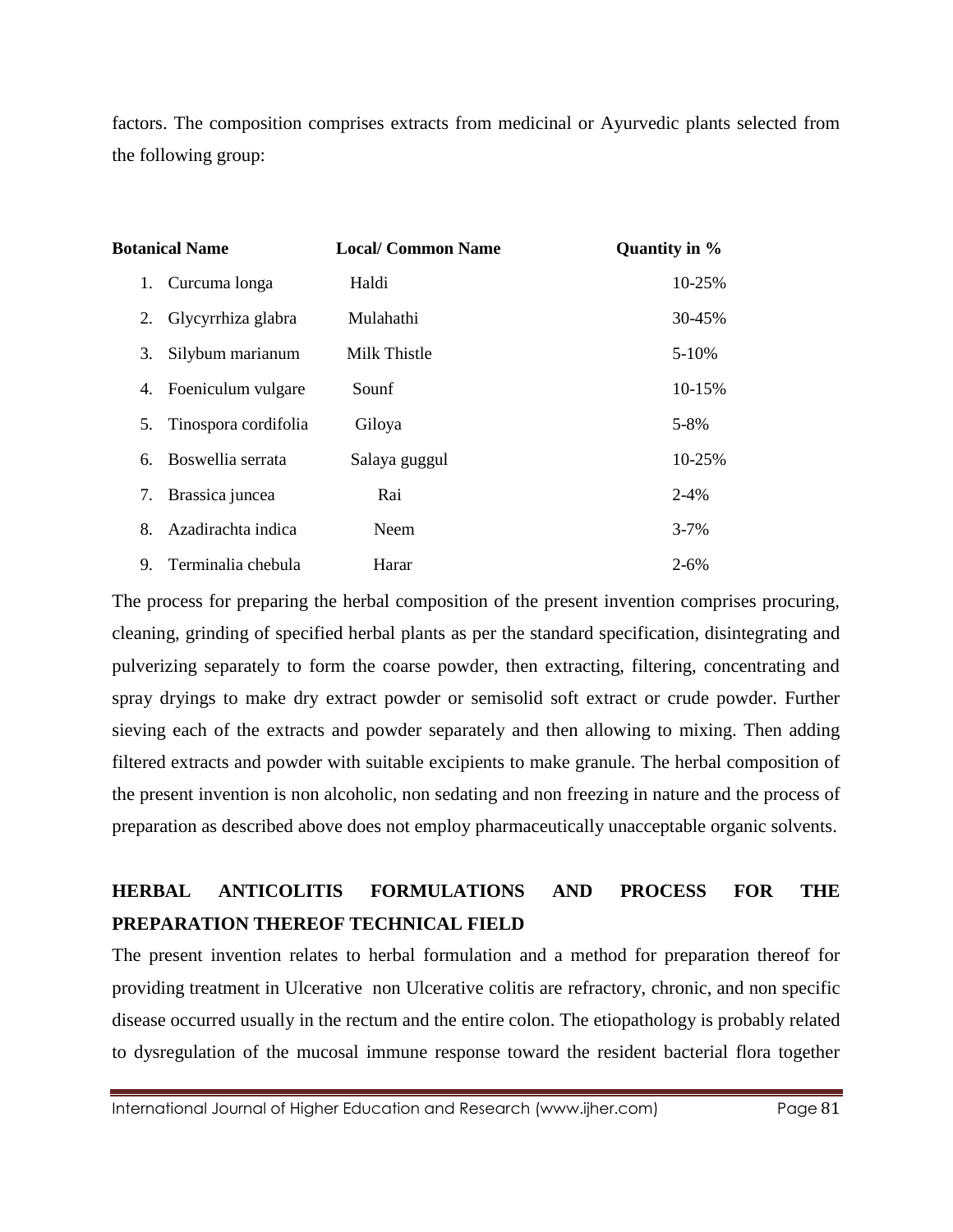with genetic and environmental factors and Which is non alcoholic, no sedating and non – freezing in nature.

#### **BACKGROUND OF INVENTION**

During the last two decades there has been an increasing interest in utilization of Indian Medicinal plants for treating chronic Ulcerative non Ulcerative colitis disorders as some of these plants are known to be used in traditional medicine for at least alleviating the symptoms associate with them.

Ayurvedic System of Medicine originated in India more than 5000 years ago, utilizes the curative properties of plants for treating diseases. Ayurveda recognizes three different humors, Vata, Pitta and Kapha, Which control the body metabolism. Vata controls all the movements of the body as it releases `energy mainly from the catabolic reactions, While Pitta is responsible for the enzymatic reactions responsible for both anabolic and catabolic pathways. However, Kapha is responsible for anabolic reactions, which are responsible for all synthetic compounds deposited in the body. A harmonious Working of the above three humors in a balanced manner is responsible for the optimum functioning of a healthy individual. Any imbalance in the harmonious working of the three humors leads to imbalance of body metabolism as well as body functions, which ultimately result, into different ailments. The primary purpose of Ayurvedic System of Medicine is to bring about a balanced state of three humors and to exert prophylactic or curative effects.

Phytochemical investigation of the herbal drugs or their extracts reveals the presence of several chemical compounds. Though all the ingredients do not possess specific therapeutic activity, it is believed that the different chemical compounds present in the plant or its extract act in harmonious manner and possibly due to synergistic effect of these compounds, some ingredients potentiate the therapeutic activity of the main active ingredient or even retard the undesirable actions of the main compound because individual compounds may not be as effective as that of the mixture of compounds present in the plant.

Multi-ingredient therapy is preferred over single drug therapy since the therapy may be effective in any one of these three humors i.e. Vata, Pitta & Kapha for the manifestation of the diseases. At the same time, most of the diseases are associated with imbalance of more than one humor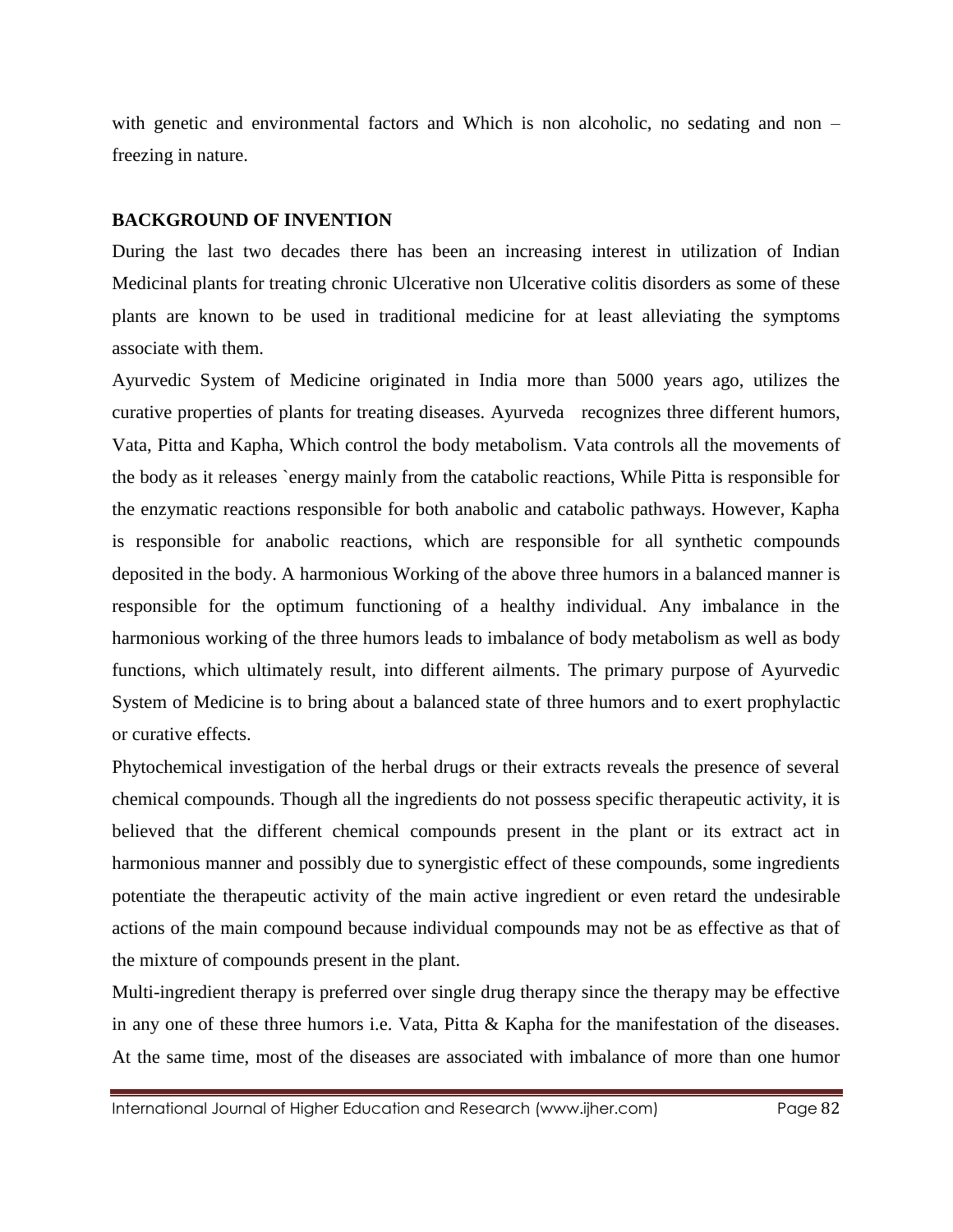producing different symptoms involving various organs of the body. Hence a multi-ingredient therapy includes a combination of herbal drugs Which may have either a complimentary or supplementary action for each other.

Based on these principles of Ayurveda, the inventors have developed a herbal colitis remedy formulation With selected herbal ingredients that bring about a balance of three basic humors present in the body there by providing March 2008 improved treatment by administering a safe and effective amount of composition comprising of such ingredients that treats in an types of colitis. There are many patents related to innovative herbal products but employed mainly for the treatment of skin disorders, fungal infections, arthritic and joint pain, various inflammatory conditions. There are very no any patents which describe compositions for treatment of Colitis.

There is a need to provide a herbal composition having an improved therapeutic efficacy for the treatment of various types of colitis. There is need to provide a herbal composition having an improved therapeutic efficacy for the treatment of various types of colitis. In view of the foregoing shortcomings inherent in the known types of herbal compositions as mentioned in the prior  $(1<sup>st</sup> page)$ , the present invention provides a novel herbal composition Where in the same can be utilized for relieving colitis related symptoms. It is still further object of the present to provide herbal composition, Which does not freeze, at zero temperatures thus preserving the medicinal properties of the herbs and thereby making it more efficacious and better patient compliant.

To attain this, the composition of present invention is developed which comprises of herbal mixture of following plants for the preparation of the composition of the present invention.

*Curcuma longa* **( Haldi )**: *Curcuma longa*) have anti-inflammatory activity. It has been found to induce the flow of bile, which helps break down fats. Additionally, it could reduce the secretion of acid from the stomach and protect against injuries such as inflammation along the stomach (gastritis) or intestinal walls and ulcers from certain medications, stress, or alcohol. In a preliminary trial, 5 of 5 people with chronic ulcerative proctitis had an improvement in their disease after supplementing with Chemical compound. Chemical compound inhibits the activation of NF-kB. NF-kB promotes the synthesis of many antioxidants enzymes. Chemical compound directly binds to thioredoxin reductase and irreversibly changes its activity from an antioxidant to a strong pro-oxidant (Holt et al 2005).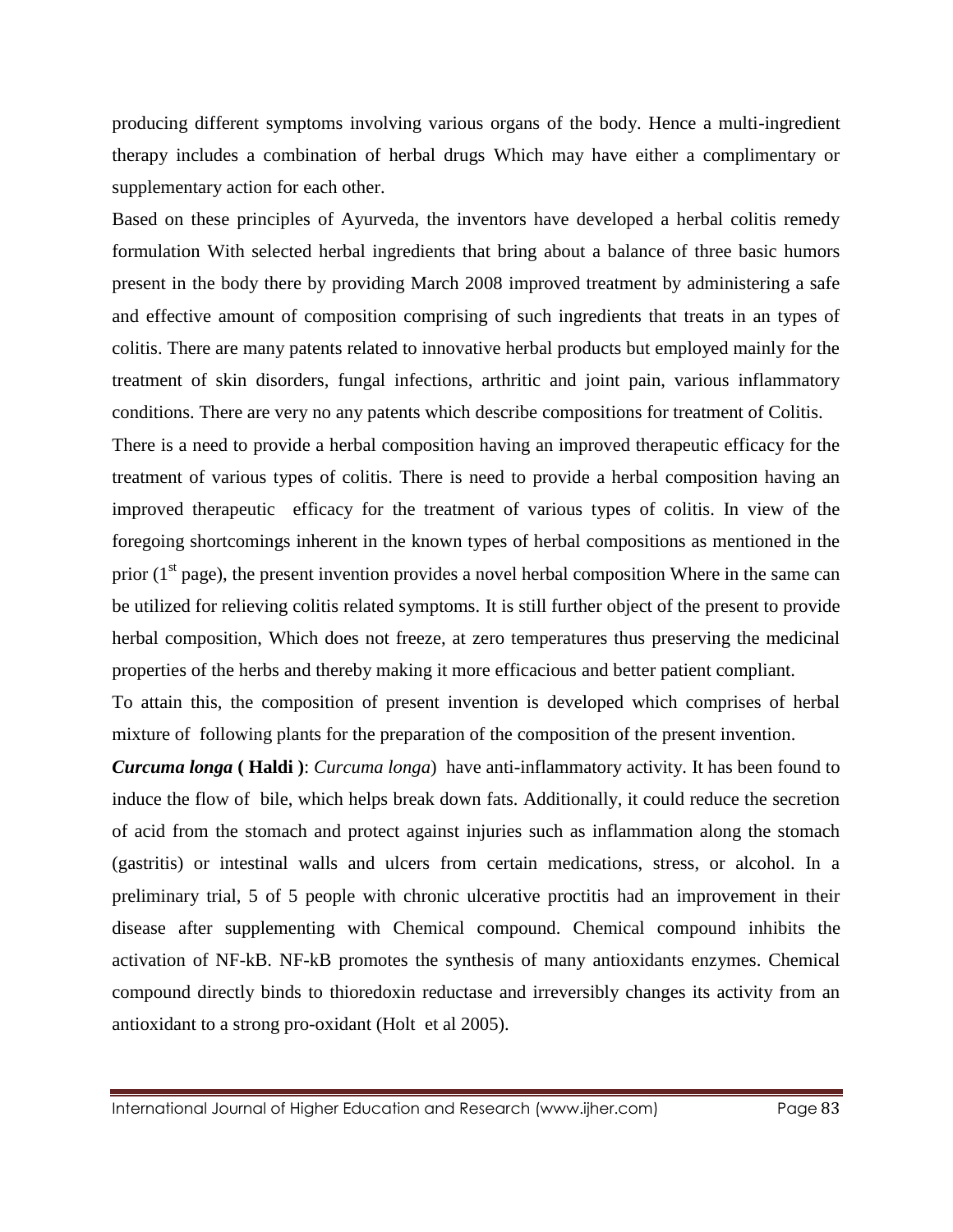*Glycyrrhiza glabra* **(Mulahathi)**: Therapeutically used parts are peeled roots. It is extensively used extensively as a demulcent, mild expectorant and anti-iniammatory agent. Antiinflammatory action is attributed to glycyrrhizic acid and glycyrrhizin . It relieves vata and kapha inflammations, it is also used in eye diseases, throat infections, symptomatic relief in peptic ulcer and as an antiarthritic agent. Glycyrrhizin could improve intestinal mucosal inflammation in rats and, importantly, reduce expression of NF-kb, TNF- $\alpha$ , and ICAM –I in inflamed mucosa. Clinical studies on Glycyrrhiza glabra have also been performed in combination with other herbs and demonstrated to be effective in the management of UC (Yuan et al 2006 and Prabhat et al, 2010)

*Silybum marianum* **(Milk Thistle)**: Silybum marianum is composed mainly of silymarin with small amounts of other silibinin stereoisomers, namely isosilybin, 7-8 dihydrosilybin, silydianin and silychristin. It has been used for the treatment of liver diseases of different etiology due to its hepatoprotective activity. The action of Silymarin is due to its antioxidant, inhibition of lipid peroxidation and the 9 membrane stabilizing effects (Vahid et al 2012).

*Foeniculum vulgare* **(Sounf)**: Foeniculum vulgare contain essential oil limonene, alfa pinene, myrecene, cisocimene, aalfa phellandrene and methyle chavicol which are useful in constipation and stomach pain (Nadkarni 1976).

*Tinospora cordifolia* **(Giloya)** :The plant contains columbin, chasmanthin, palmarin, berberine, T. acids Beta sitosterol, and giloin, giloinisin, which are effective in inflammatory, digestive, constipating. It is also useful in vitiated condition of vata, burning sensation hyperpiesia (Nadkarni 1976).

*Boswellia serrata* **(Salaya guggul)**: Boswellic . acid, the major constituent of *Boswellia serrata*, is through to contribute to most of the herbal pharmacologic activities. In vitro studies and animal models have shown that B. acid could inhibit 5-lipoxygenase selectively with antiflammatroy and antiarthritic effects. Since the inflammatory process in IBD is associated with increased function of leukotrienes, the benefits of *Boswellia serrata* in the treatment of UC have

International Journal of Higher Education and Research (www.ijher.com) Page 84

.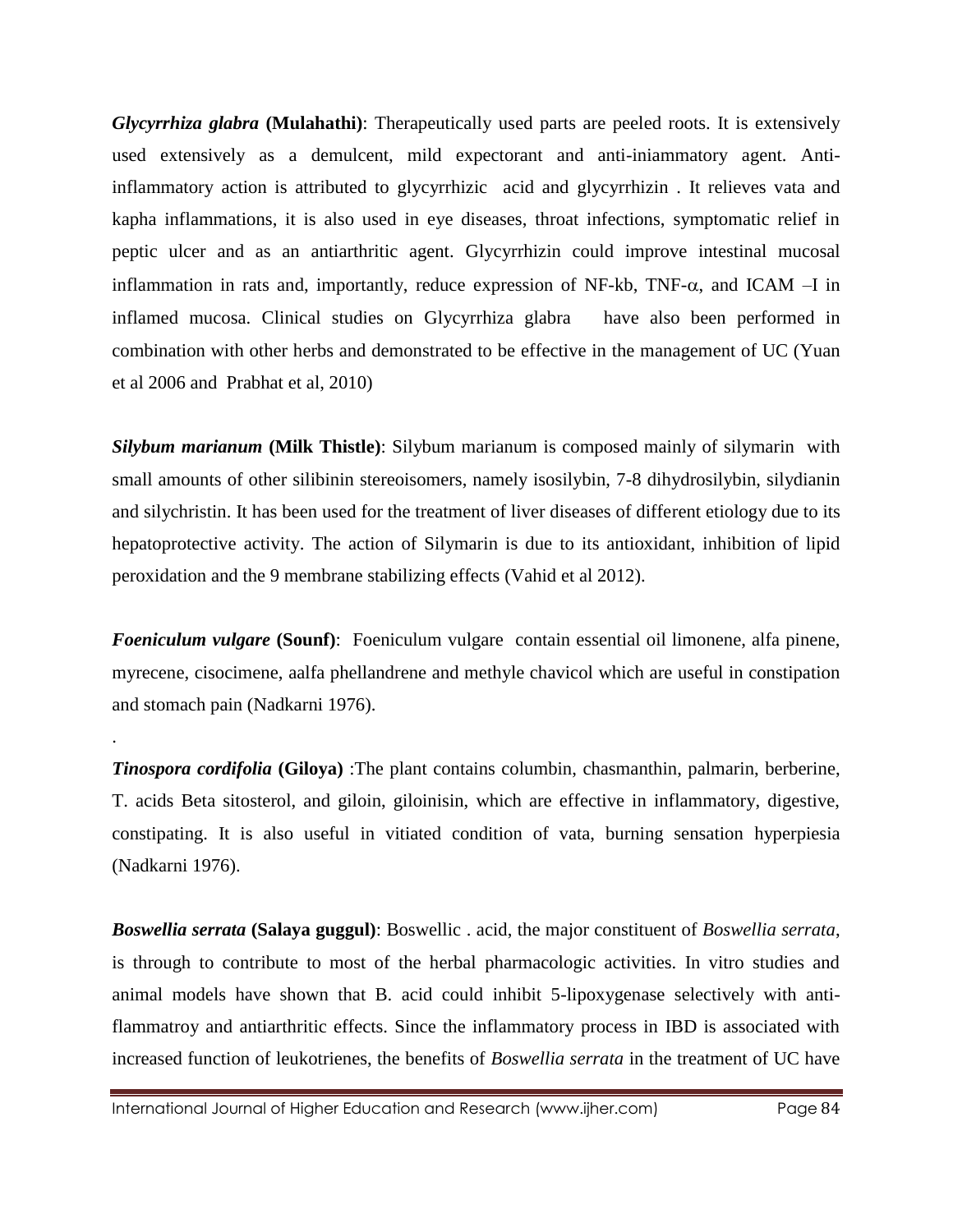proved a positive result. Moreover, it has also been found to directly inhibit intestinal motility with a mechanism involving L-type  $Ca^{2+}$  channels. *Boswellia serrata* has been found to reduce chemically induced edema and inflammation in the intestine in rodents (Dos Reis, et al 2009).

*Brassica juncea* **(Rai)**: *Brassica juncea* are rich in indol-3-carbinol a chemical which boosts DNA repair in cells and appears to block the growth of cancer cells. They are also a good source of carotenoids, with broccoli having especially high levels. 3,3'- diindolylmethane in JB SSSS a potent modulator of the innate immune response system with potent antiviral, antibacterial and anticancer activity (Manohar et al 2009).

*Terminalia chebula* **(Harar)**: Therapeutically used part is fruit, Fruits contain about 30% astringent substances such as tannic acid, gallic acid etc. Resin and a purgative principles of the nature of anthraquinone and sennoside are also present. The extracts of the powdered fruits exhibit a Wide anti-bacterial and antifungal spectrum. The fruit pulp also exhibits laxative activity. It is used extensively in the preparations of many Ayurvedic formulations for infectious diseases Which impart immunity and body resistance against diseases and also have beneficial effects on all the tissues (Prabhat et al, 2010).

*Azadirachta indica* **(Neem)**: Antiulcer effect *Azadirachta indica* leaf aqueous extract produces effect in rats exposed to restraint cold stress or ethanol orally by preventing mucus depletion and mast cell degranulation. An aqueous extract of neem bark has been show our laboratory to possess highly potent antacid secretary and atiulcer activity and the bioactive compounds has been attributed to a glycoside *Azadirachta indica* leaves and Bark aqueous extract effectively suppresses oral squamous cell carcinoma induced dimetylbenz anthracene (DMBA), as revealed by reduced incidence of neoplasm (Nadkarni 1976).

### **SUMMARY OF THE INVENTION**

The present invention is based on the discovery that an herbal composition comprising of specific herbs properly extracted and blended in correct proportions will safely and significantly treat Colitis from different etiology.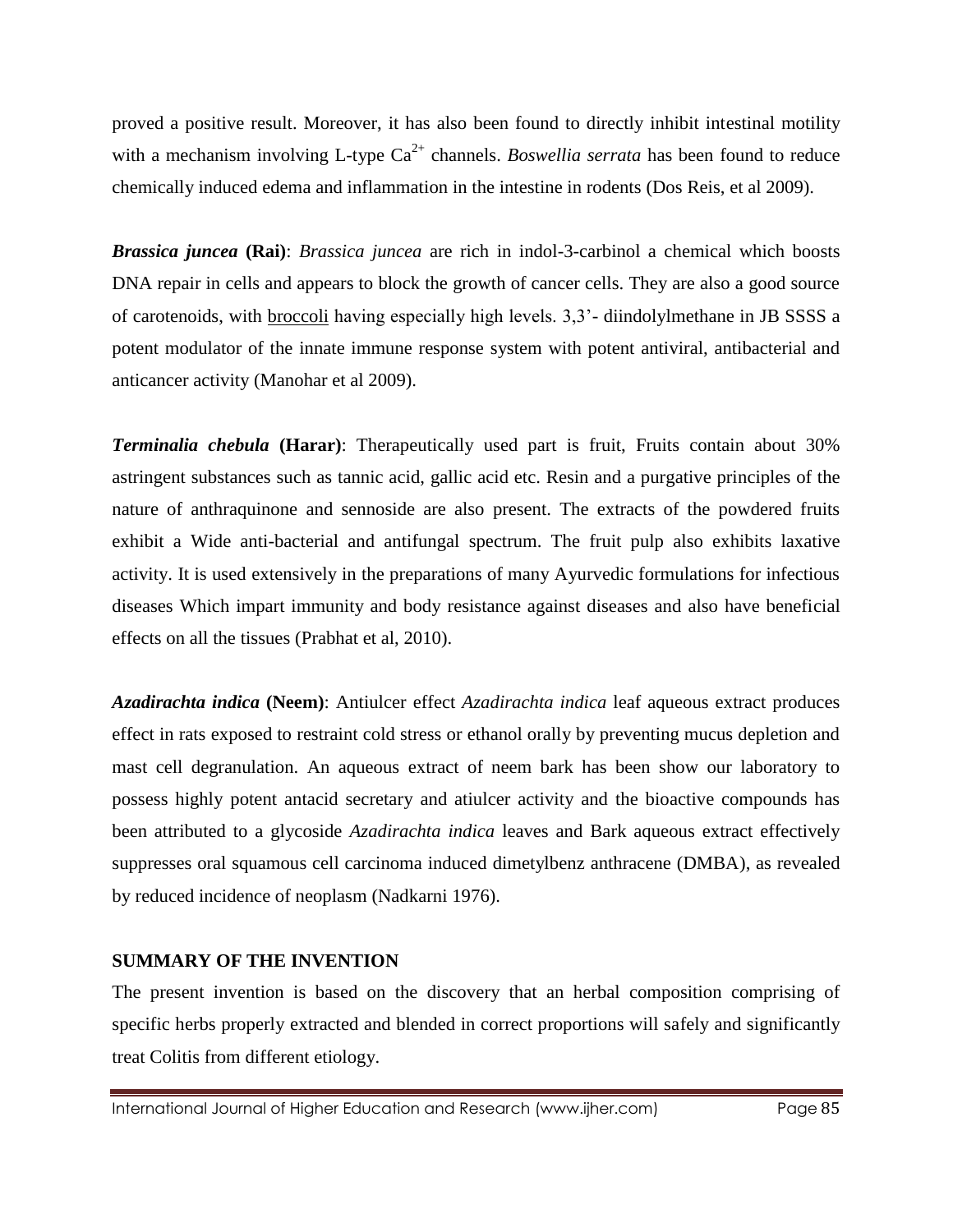Allopathic Colitis Drugs are commercially marketed from a long time and contain ingredients 5 aminosalicylic acid (5-ASA). These include *sulfasalzine (trade name Azulfadine),* a compound that has been used for more than half a century. The sulfapyr adinein *sulfasalazine* causes a number of side effects, which include mild to severe headaches, nausea, and vomiting. These are usually dose-related, although some people cannot tolerate the medication at all. *Azulfadine* can be purchased in an enteric-coated tablet, which helps many people reduce the nausea caused by uncoated tablets.

The present herbal formulation is developed so as to provide relief in all types of chronic Ulcerative and non Ulcerative Colitis are refractory, chronic, and nonspecific disease occurred usually in the rectum and the entire colon. First time such a formulation developed comprising of such ingredients, Which helps in balancing of all types of Colitis.

The present herbal formulation is developed in such a manner that the precise blend of specified herbal extracts and selected excipients, non-freezing at subzero temperature thus preserves therapeutic efficacy of the herbal constituents at freezing temperatures Without changing the state of formulation and hence provides better efficacy. This ensures delivering the composition with maximum efficacy for treatment of all Ulcerative and non Ulcerative Colitis are refractory, chronic, and non specific disease occurred usually in the rectum and the entire coon. The non freezing nature of the composition of the present invention leads to improve patient compliance as it can be readily self administered by patient as and when required.

Also the presence of Tinospora cordifolia stem extract and Foeniculum vulgare seeds powder as one of the active ingredients in the present composition imparts an inherent mild desirable laxative activity.

The basis of preparation of novel herbal formulation comprises of various therapeutically active Ayurvedic medicinal plants having the following therapeutic properties as given below—to be selected from the following medicinal plants

Curcuma longa rhizome extract has an analgestic, anti-inflammatory, healing and antibacterial action.

Glycyrrhiza glabra root extract has an anti-inflammatory, demulcent and expectorant action Silybum marianum has been used liver and biliary tract, gastorenterologists antioxidants, increase hepatocyte protein synthesis.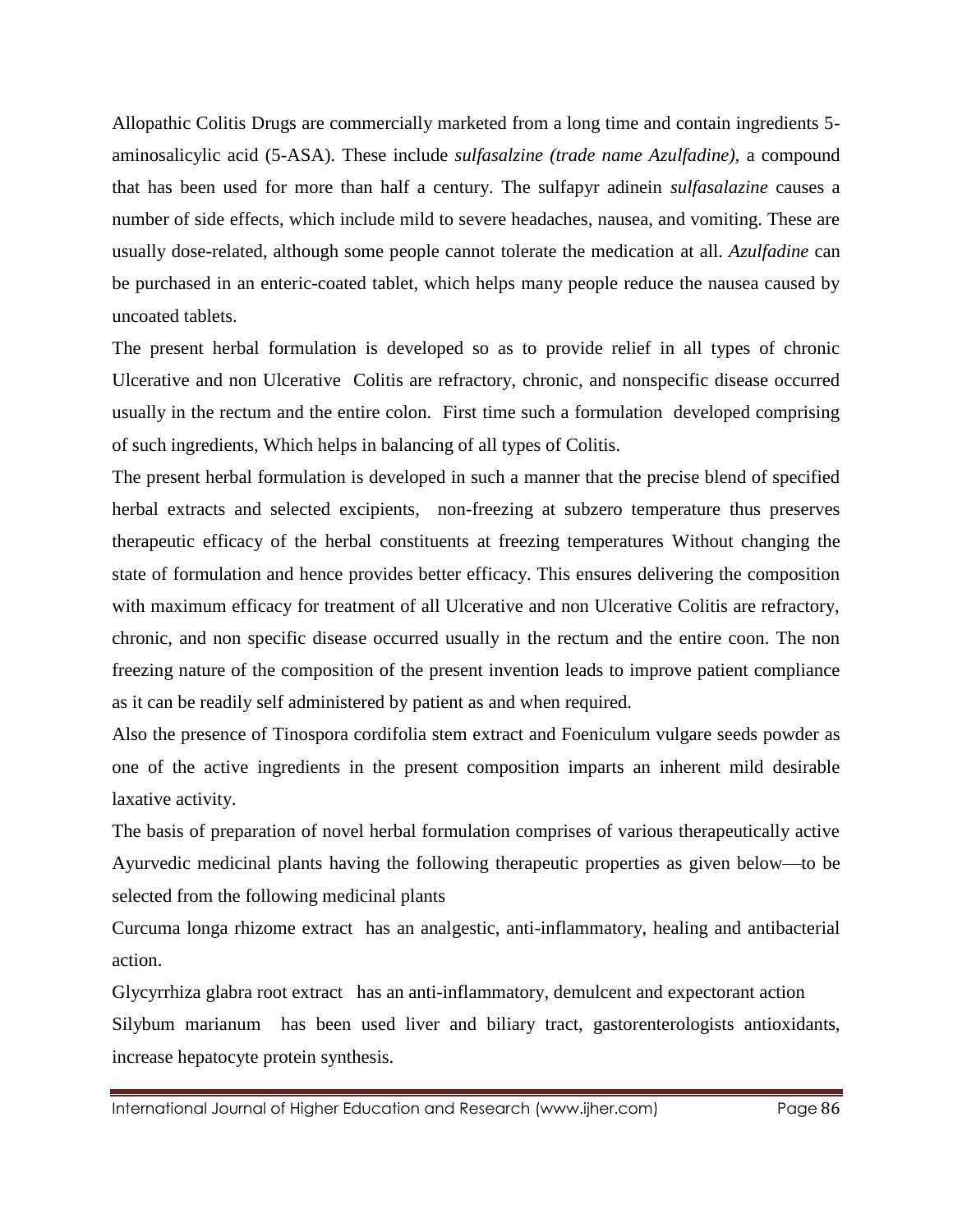*Foeniculum vulgare* has carminative action anti-inflammatory, antispasmodic, antimicrobial properties.

*Tinospora cordifolia* has immunomodulatory activity.

*Boswellia serrata* has used for treating chronic laryngitis, furethorrhea, jaundice, diaphoresis, convulsions and ringworm. It is possesses diuretic, expectorant, anti-inflammatory and antiseptic.

*Brassica juncea* has anodyne, aperitif, diuretic, emetic, rubefacient, and stimulant,

*Azadirachta indica* has Anti-bacterial, Anti-viral, Pain relief – anaglesic. Calmative. Antiinflammatory, antipyre Terminalia chebula has an antiseptic and expectorant, laxative action, antibacterial and antifungal spectrum.

#### **References**

- Dos Reis, S.B.; de Oliveira, C.C.; Acedo, S.C.; Miranda, D.D.; Ribeiro, M.L.; Pedrazzoli, J., Jr. and Gambero, A.(2009). Attenuation of colitis injury in rats using *Garcinia cambogia*  extract. *Phytother. Res*. *23*, 324–329.
- Holt, P.R., Katz, S. and Kirshoff, R. (2005). Curcumin therapy in inflammatory bowel disease: a pilot study. *Dig Dis Sci*., 50, 2191-2193.
- Kaur A., Singh R., Sharma R. and Kumar, S. (2012). Peptic Ulcer. International Research Journal of Pharmacy, 3(6):34.
- Manohar, P. R., Pushpan, R. and Rohini, S. (2009). Mustard and its uses in ayurveda. *Indian Journal of Traditional Knowledge,* 8: 400-404.
- Nadkarni, K.M. and Nadkarmi, A.K. (1976). Indian Materia Medica. Ed 3, Vol. 1, Mumbai: M/s Pop Prak Priv Ltd.
- Prabhat, Navneet and Shri Krishna (2008). Antibacterial activity of Harad (*Terminalia chebula*. Journal of Botanical Society, 87 (3&4), 297-299.
- Prabhat , Ajaybhan, Navneet, and Avnish Chauhan (2010). Evaluation of antimicrobial activity of six medicinal plants against dental pathogens. Report and Opinion, 67, 2(6), 37-42.
- Thia, K.T., Loftus, E.V., Sandborn, W.J. and Yang, S.K. (2008). An update on the epidemiology of inflammatory bowel disease in Asia. *Am J Gastroentero*; 103: 3167-3182.
- Vahid H.J., Farshid, K. and Habibollah, J. (2012). The investigation of silymarin effect on colon ulcer induced acetic acid in mice. Annals Biol Res, 3, 361-369.